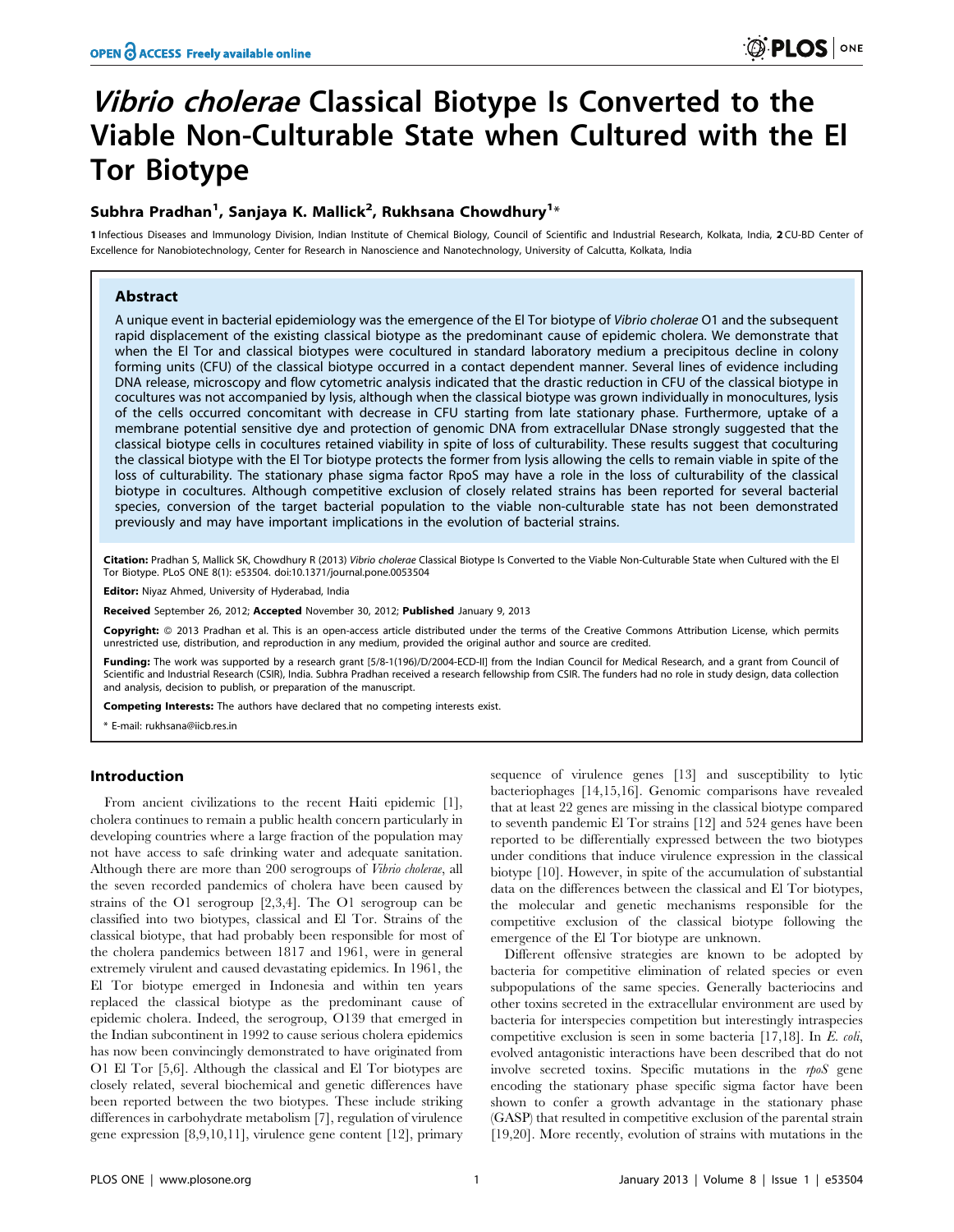$glgC$  gene of the glycogen synthesis pathway, has been reported during serial passage of E. coli K-12 that can kill or inhibit the growth of ancestral cells in a process termed stationary phase contact dependent inhibition (SCDI) [21]. Although both GASP and SCDI occurred in the stationary phase, contact dependent inhibition (CDI) has also been described in E. coli strains in the logarithmic phase of growth [22]. Some non O1 V. cholerae strains possesses type VI secretion system (T6SS) and display antimicrobial properties when cocultured with several gram negative bacterial species [23,24]. However, T6SS has been reported to be absent from the pandemic O1 serogroup.

In this study we report that when the closely related classical and El Tor biotypes of V. cholerae are cocultured in standard LB medium, a rapid loss of culturability of the classical biotype was observed without a significant loss of viability. Although many bacterial species including important pathogens have been shown to enter the viable non-culturable state [25], to the best of our knowledge this is the first report of conversion of a bacterial strain to the VBNC state by coculturing with a closely related strain.

#### Materials and Methods

#### Strains and Culture Conditions

The V. cholerae strains and plasmids used in this study are listed in Table S1. O395  $Sm<sup>r</sup> Na<sup>r</sup>$  was cocultured with N16961  $Sm<sup>r</sup>$ , C6709 Sm<sup>r</sup> , E7946 and SG-24 Sm<sup>r</sup> as described previously [26]. To examine if the antibiotic resistance markers affected fitness the marker was switched between the strains and O395 Sm<sup>r</sup> was cocultured with N16961 Sm<sup>r</sup> Nal<sup>r</sup>. No effect of the Nal<sup>r</sup> marker on the bacterial fitness was observed.

#### Quantitation of DNA in Culture Supernatants

The classical O395 and El Tor N16961  $\Delta x ds$   $\Delta dns$  strains were cocultured and DNA released into culture supernatants was estimated by qPCR (details in supplementary information).

#### Flow Cytometric Analysis

O395/pEGFP and El Tor N16961 were grown separately or in cocultures and GFP production was induced in O395/pEGFP cells by addition of 1 mM IPTG in the logarithmic phase of growth (O.D. 0.3). Cells were washed in phosphate buffered saline (PBS), vortexed vigorously to disrupt cellular aggregates and diluted to approx  $10^6$  cells/ml. Flow cytometric analysis and sorting were performed using a BD Influx system (details in supplementary information). The sorted GFP labeled O395 cells from monocultures and cocultures were plated on LB agar and CFU per particle sorted from each gated population was determined in triplicate.

For the membrane polarization assays, the sorted cells from the monocultures and cocultures were treated with the membrane potential indicator dye JC1 (Sigma) (10 µg/ml) for 15 min and analyzed in the flow cytometer through bandpass filters 530/40 and 580/30. In some experiments the JC1 stained cells were treated with  $100 \mu M$  CCCP (Sigma) for 20 min before flow cytometry.

Tn mutagenesis of strain O395. A transposon mutant library of classical strain O395 was constructed using plasmid pFD1 [27] (details in supplementary information). The O395 mutant pool was cocultured with the El Tor strain N16961 for 24 hours and O395 mutants  $(Sm<sup>r</sup> Km<sup>r</sup>)$  that survived in the cocultures was selected.

### Results

## Competitive Exclusion of V. cholerae Classical Biotype in Cocultures with the El Tor Biotype

To examine the effect of coculturing the El Tor and classical biotypes of V. cholerae, representative strains El Tor N16961 and classical O395 were grown individually or cocultured in standard LB medium and CFU of each strain in the individual cultures and cocultures were assayed at regular intervals. As has been reported earlier [26], the El Tor N16961 strain had a growth advantage in the cocultures (data not shown). CFU of the classical strain O395 in the individual cultures and cocultures were comparable until the onset of the stationary phase when the CFU of O395 in the cocultures started decreasing more rapidly than that in the individual cultures and by 18 to 20 hours the CFU of O395 in the cocultures was more than 1000 fold lower than that in individual cultures (Fig. 1). Eventually within 48 hours, practically no O395 could be detected in the cocultures by CFU assay, although CFU of O395 in the individual culture remained at about  $10^7$  to  $10^8$  per ml during the 6 days examined (Fig. 1). Similar to strain N16961, the El Tor strains C6709 and E7946 and the serogroup O139 strain SG-24 (El Tor derivative) [5] were also able to outcompete the classical O395 strain in cocultures within 30 to 40 hours of mixing (Fig. S1). Furthermore, another classical strain 569B, was eliminated when cocultured with the El Tor strain N16961 (data not shown). These results suggested that the loss of CFU of the classical biotype when cocultured with the El Tor biotype may not be strain specific. All subsequent experiments were performed with the El Tor strain N16961 and the classical strain O395.

To determine if the observed elimination of classical O395 from the cocultures was dependent on growth phase of the cultures, O395 cells were grown to the logarithmic phase and then mixed in roughly equal proportions with the El Tor N16961 strain grown separately either to the logarithmic phase or to the stationary phase, and CFU of O395 in the cocultures was assayed at regular intervals. Also, O395 was grown to the stationary phase and mixed with log phase- or stationary phase- grown N16961 cultures. The rapid decline in CFU of O395 in the cocultures occurred only when both O395 and N16961 were in the late stationary phase



Figure 1. Growth of V. cholerae classical O395 in monocultures and cocultures. The strain O395 was grown individually in monocultures or cocultured with El Tor N16961 (1:1) and CFU of O395 was determined at regular intervals. Data is represented as means  $\pm$  SD, n = 4.

doi:10.1371/journal.pone.0053504.g001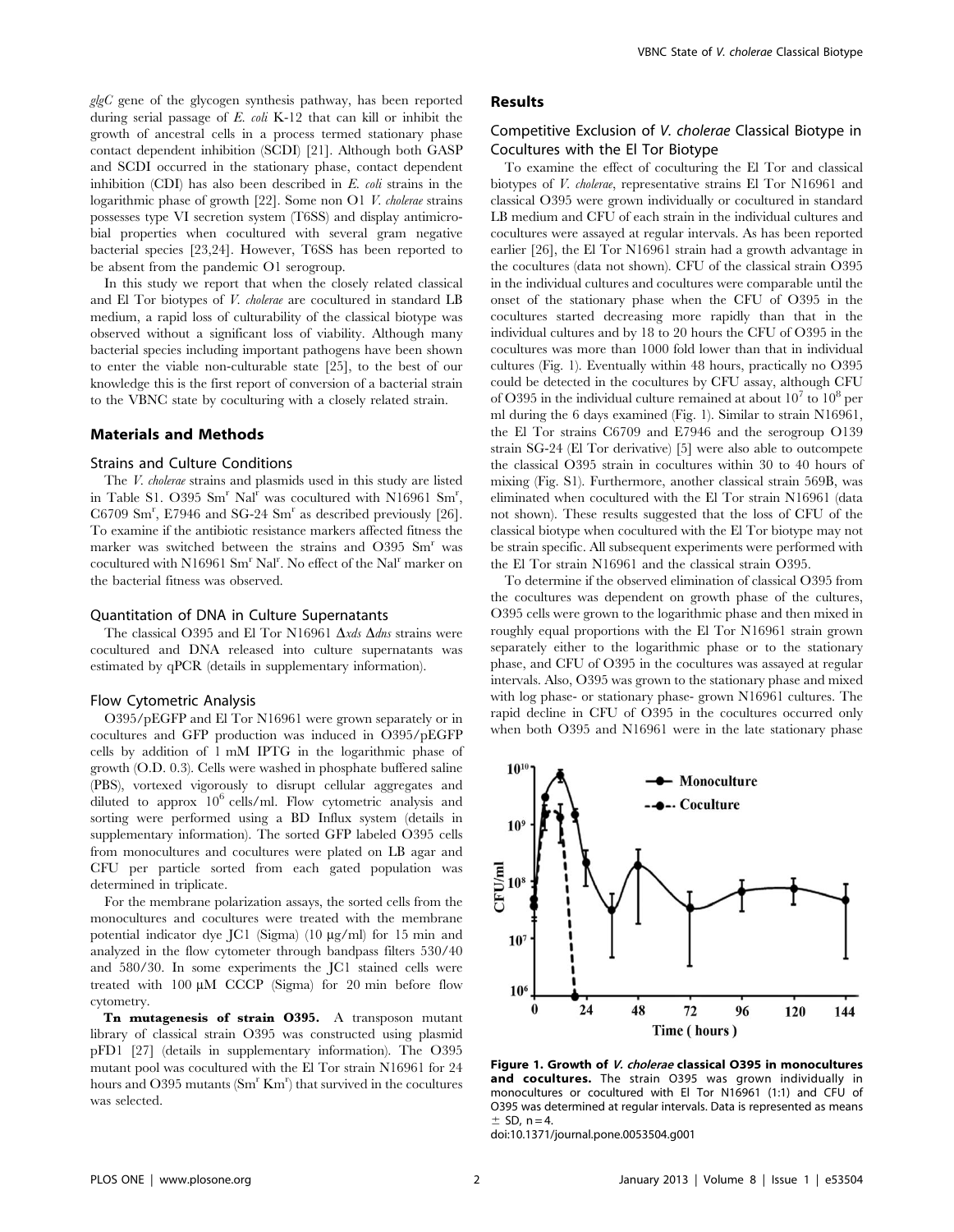(Fig. 2A). Indeed when O395 and N16961 were grown separately for 20 to 24 hours and then mixed in approximately equal proportions, greater than 1000 fold reduction in CFU of the classical O395 strain was observed within 9 hours (Fig. 2A).

In stationary phase bacterial cultures, pH of the medium is strongly alkaline due to the metabolism of amino acids as carbon source [20,28]. Hence, the role of pH in the exclusion of the classical biotype when cocultured with the El Tor biotype was next examined. For this purpose, the two biotypes were grown together in LB medium buffered to pH 7 with HEPES (100 mM) and CFU of the classical strain O395 was monitored and compared to that in unbuffered LB medium. In unbuffered LB, by 18 hours of growth of the coculture, the pH of the medium increased to about 9 and CFU of O395 decreased to below the detectable limit (Fig. 2B). However when the two biotypes were cocultured in buffered LB medium for 18 hours, the pH of the medium was approximately 7.6 and no significant decrease in CFU of O395 was observed (Fig. 2B). It may be noted that under alkaline conditions of the stationary phase, O395 retained culturability in monocultures (Fig. 1).

These results indicated that the decline in CFU of the classical biotype when cocultured with the El Tor biotype occurred in the late stationary phase of growth under alkaline pH conditions. In all subsequent experiments, classical strain O395 and El Tor strain N16961 were grown separately for 24 hours in unbuffered LB medium, mixed in the ratio of approximately 1:1, and cocultured for different periods of time.

## Exclusion of the Classical Biotype in Coculture is a Contact Dependent Phenomenon

When classical O395 cells were suspended in cell-free filtrates of late stationary phase cultures of El Tor N16961 or conditioned medium prepared from 24 hour cocultures of classical O395 and N16961, no significant decrease in CFU of O395 was observed (data not shown) suggesting that a secreted bacteriocin like substance was not responsible for the inhibition of the classical biotype in cocultures with the El Tor biotype.

To examine if cell-cell contact is necessary for the observed decline in CFU of O395 in cocultures with N16961, a modified version of the classical 'U-tube' [21] was utilized where the O395 and N16961 cultures were separated by a  $0.22 \mu m$  filter unit that allowed mixing of supernatants but prohibited free mixing of the cells. The rapid decline in CFU of strain O395 was not observed under this condition (Fig. S2) suggesting that contact between classical and El Tor biotype cells was necessary for the decline in CFU of the classical biotype observed in the cocultures.

## The Decrease in CFU of the Classical Biotype in Coculture is Not Accompanied by Lysis

To examine if the rapid decrease in CFU of the classical O395 strain in cocultures with the El Tor N16961 strain was due to lysis, release of O395 DNA into the supernatants of the cocultures was assayed and compared to that in individual O395 cultures. Since the El Tor N16961 secretes extracellular DNases [29] that would degrade released DNA, in this experiment a mutant strain N16961 $\Delta$ dns $\Delta x$ ds (Supplementary Information), was used that does not produce any extracellular DNase (Fig. S3). O395 and N16961 $\Delta$ dns $\Delta$ xds grown separately for 24 hours were mixed, and O395 DNA released in the supernatant was assayed by quantitative real time PCR using O395 specific primers (designed from the  $rstR$  gene, [30], Table S2) at the beginning of and 24 hours after mixing. During this time, though CFU of O395 decreased drastically and was practically undetectable, surprisingly

little increase (approximately 1.5 fold) was observed in the amount of O395 DNA released into the medium (Fig. 3). However, in individual O395 cultures, the decrease in CFU was only about 6

 $\mathbf{A}$ 



Figure 2. Reduction of CFU of classical biotype in cocultures is dependent on growth phase and pH. A. Fold change in CFU of O395 at 9 h after mixing of (a) cultures of O395 and N16961 in logarithmic phase of growth, (b) logarithmic phase culture of O395 and late stationary phase culture (24 h) of N16961 (c) late stationary phase culture of O395 and logarithmic phase culture of N16961 and (d) late stationary phase cultures of O395 and N16961. Data is represented as means  $\pm$  SD, n = 3. **B.** Classical O395 and El Tor N16961 were inoculated into standard LB medium or LB buffered to pH 7 and CFU of O395 was assayed at regular intervals. The experiment was repeated twice (ND  $<$ 10<sup>4</sup> CFU/ml).

doi:10.1371/journal.pone.0053504.g002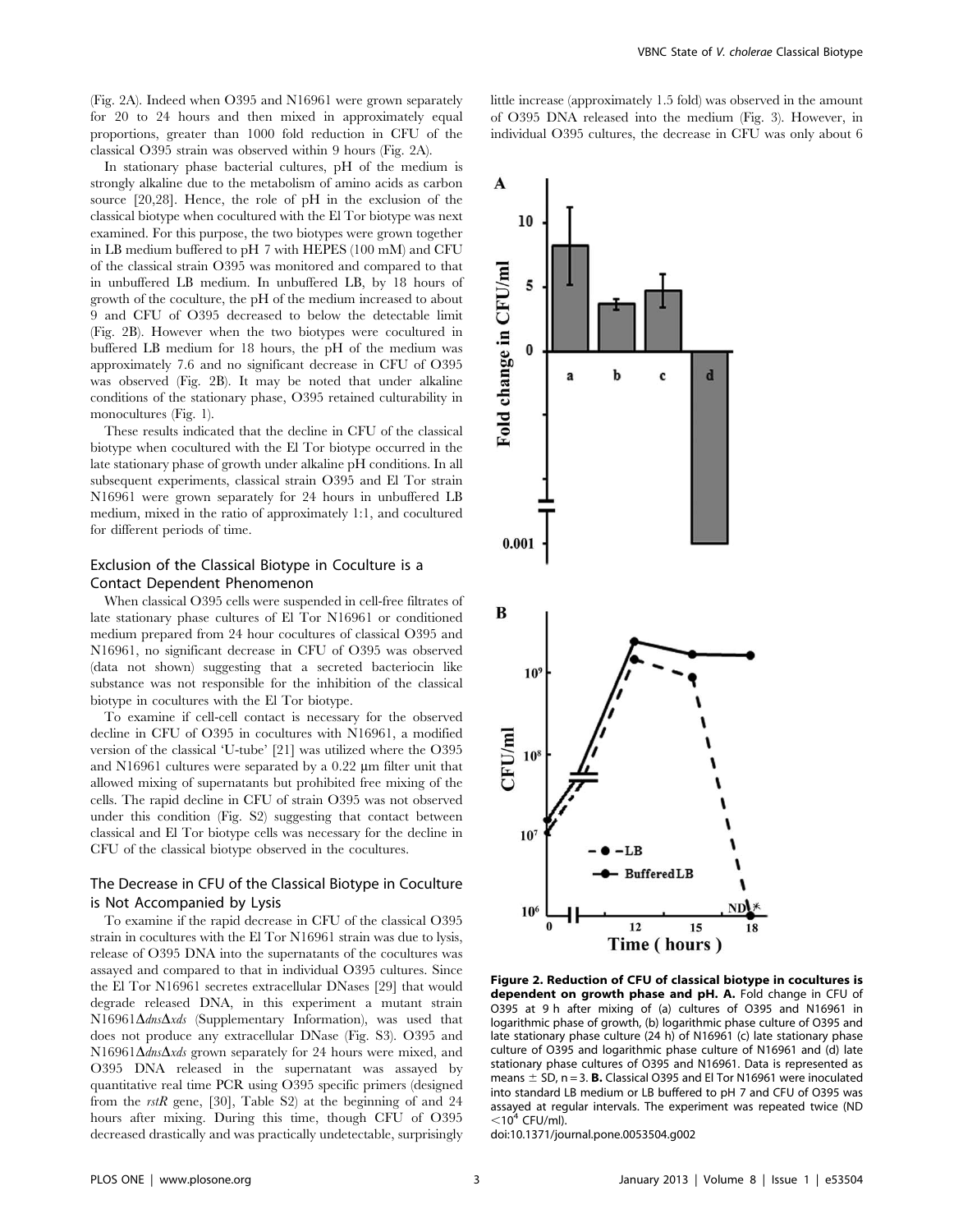

Figure 3. Lysis of classical O395 when grown individually in monocultures or in cocultures with El Tor N16961  $\triangle d$ ns $\triangle x$ ds (DNase<sup>-</sup>). CFU of O395 and O395 DNA in the supernatant (sup) were estimated in monocultures (a) and cocultures (b). DNA released into the supernatant when CFU of O395 in individual cultures decreased approximately six fold and that in cocultures decreased  $>$ 10000 fold is indicated. Data is represented as means  $\pm$  SD, n = 3. doi:10.1371/journal.pone.0053504.g003

fold, but more than 5.5 fold increase in the amount of DNA released in the medium was observed (Fig. 3).

In another experiment, N16961/pDsRed and O395/pEGFP (Table S1) grown separately for 24 hours were mixed in equal proportions and incubated for a further 24 hours, samples were removed for CFU assay and processed for microscopy. At the beginning of the experiment both CFU assay and microscopic observation indicated that the two biotypes were present in the ratio of approximately 1:1 (Fig. 4). After 24 hours of coculturing CFU of O395 was below the detectable limit, however this decline was not corroborated microscopically as little change was observed in the relative ratio of O395 (green) and N16961 (red) (Fig. 4). These results suggested that although CFU of the classical biotype



Figure 4. Relative proportion of classical O395 and El Tor N16961 in cocultures. GFP labeled O395 and DsRed labeled N16961 were cocultured and relative proportion of the two biotypes was determined by confocal microscopy at the time of mixing (0 h) and 24 hour after mixing. CFU of O395 and N16961 at 0 h and 24 h is indicated (ND  $<$  10<sup>4</sup> CFU/ml).

doi:10.1371/journal.pone.0053504.g004

decreased drastically when cocultured with the El Tor biotype, lysis of the cells did not occur.

#### Flow Cytometric Analysis

In view of the fact that the classical biotype cells are rendered non-culturable but still persist in cocultures with the El Tor biotype, the possibility that the classical biotype maybe converted to the viable non-culturable state (VBNC) in the cocultures was considered. For this purpose, flow cytometric analysis was performed with El Tor N16961 and GFP-labeled classical O395 (O395/pEGFP, Table S1). In a preliminary experiment, individual cultures of GFP-labeled O395 were grown for upto 7 days and aliquots were removed at regular intervals for CFU assay and flow cytometric analysis. The results obtained indicated that although part of the GFP label was lost by the O395 cells progressively with time, majority of the cells still retained GFP after 7 days (Fig. S4). Next, El Tor N16961 and GFP-labeled O395 were grown separately for 24 hours, mixed and samples were removed every 24 hours for 7 days for CFU assay and flow cytometric analysis. At the start of the coculture, CFU assay indicated that the two strains were in the ratio of approximately 1:1 and flow cytometric analysis also indicated that GFP positive cells constituted about 60% of the population (Fig. 5A). After 24 hours, CFU of O395 in the cocultures decreased drastically to below detectable limits, yet flow cytometric analysis indicated little change in the GFP positive cell population (Fig. 5B). Even after 7 days, allowing for the loss of GFP label observed even in the individual cultures of O395-GFP (Fig. S4), the GFP-labeled population in cocultures remained almost unchanged (Fig. 5C).

To directly demonstrate that O395 in the cocultures was no longer culturable, GFP labeled O395 was separated from N16961 in the cocultures by FACS  $(>93\%$  purity, Fig. S5) and the sorted O395 cells from the cocultures were plated on LB-agar or inoculated directly into LB broth. No growth of O395 was observed under either of the two conditions (Fig. 5D). That the loss of culturability was not due to the sorting process was demonstrated by CFU assay of individual O395 cultures sorted in an identical manner, which showed that culturability is retained in the individual cultures after sorting (Fig. 5D).

Taken together the results described so far clearly indicated that the classical biotype cells lost culturablity when cocultured with the El Tor biotype. Whether the non-culturable classical cells in the cocultures remained viable was next examined. For this purpose, O395 cells sorted from cocultures as well as from individual O395 cultures were treated with the membrane potential  $(\Delta \phi)$ –sensitive dye JC-1 (5,5',6,6'-tetrachloro-1,1',3,3'-tetraethylbenzimi-dazolylcarbocyanine iodide) (Sigma), a sensitive, viability probe that can be used with flow cytometry [31]. FACS analysis of JC-1 stained cells indicated that there was practically no difference in membrane potential of the O395 cells sorted from cocultures and from individual cultures (Fig. 6) although CFU assay indicated that there was a drastic difference in culturability of the cells from these two cultures (Fig. 5D). When the sorted cell populations were treated with the protonophore CCCP (Carbonyl cyanide mchlorophenyl hydrazone) to dissipate the cellular proton gradient, membrane depolarization of the cells was observed (Fig. 6). These results indicated that viability of the culturable O395 cells in individual cultures and the non-culturable O395 cells in cocultures was similar.

#### DNase 1 Protection Assay

Another approach that was taken to further confirm that membrane integrity was maintained in the non-culturable classical cells in cocultures, was the DNase protection assay. Intact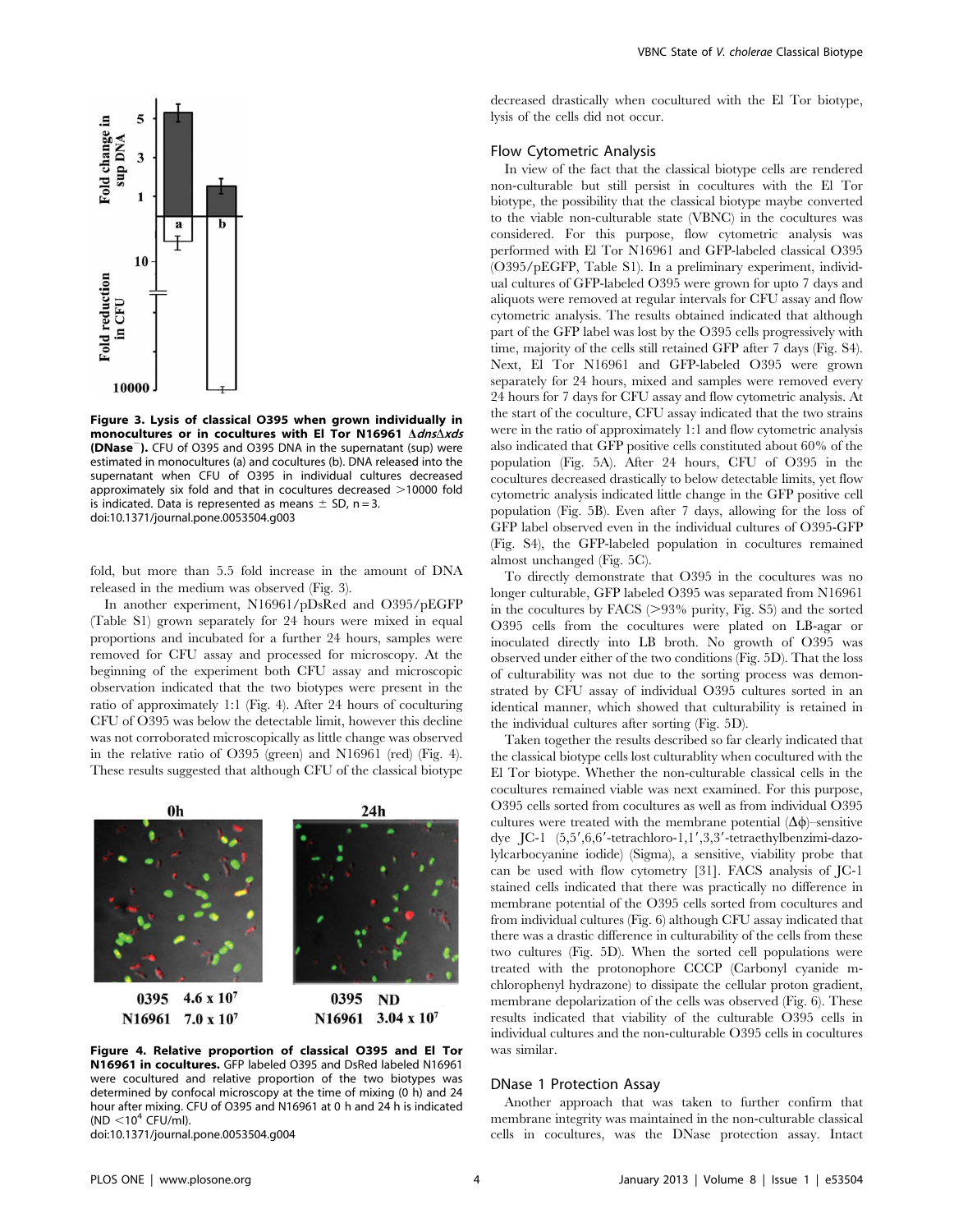

Figure 5. Flow cytometric analysis of cocultures. N16961 and GFP labeled O395 were grown separately for 24 hours, mixed (1:1) and samples were removed from the cocultures for flow cytometric analyses at 24 hours (A), 48 hours (B) and 7 days (C) after mixing. D. The GFP labeled (b) and non- labeled cells (c) from the cocultures were separated by FACS at the time of mixing (0 h) and 24 hour after mixing, and CFU of each population was determined. O395 monocultures (a) were used as an experimental control. Plating efficiency was scored as CFU per particle sorted from each gated population. Data is represented as means  $\pm$  SD, n = 3. doi:10.1371/journal.pone.0053504.g005

membranes protect genomic DNA from digestion by exogenous nucleases, whereas leaky or ruptured membranes allow entry of the nucleases and subsequent degradation of genomic DNA [32]. 24 hour cocultures of classical O395 and El Tor N16961 were treated with DNase1 for 3 hours and quantitative PCR was performed using O395 specific primers (rstR, Table S2). qPCR was also performed on samples without DNase treatment. In addition, control experiments were performed where cultures were heat killed to disrupt bacterial membranes before DNase treatment thus allowing the exogenously added DNase access to the bacterial DNA. A very significant increase in Ct values was obtained when the heat killed cells were exposed to DNase indicating that, as expected, these cells had lost membrane integrity (Table 1). However, O395 cells in cocultures, showed only a modest increase in Ct values when exposed to exogenous DNase (Table 1) suggesting that although these cells were non-culturable, they maintained membrane integrity and were indeed viable.



Figure 6. Viability assay of classical O395. O395 cells from monoand co- cultures were sorted and stained with the dye JC-1 and analyzed by flow cytometry. Cells treated with CCCP for membrane depolarization was used as negative controls. doi:10.1371/journal.pone.0053504.g006

## The Genetic Basis of Conversion of the Classical Biotype to the Non-culturable State in Cocultures with the El Tor Biotype

To identify genetic factor(s) in the classical biotype responsible for its conversion to the non-culturable state, we presumed that if mutations occurred in these factors, the classical cells would retain culturability in the cocultures. Accordingly, a transposon-mutant library of strain O395 was mixed with El Tor N16961 and cocultured for 24 hours and O395 Tn mutants that survived in the cocultures were selected. A mutant was finally identified that remained culturable in the cocultures for a significantly longer time than the parent O395 cells (Fig. 7A). The mutant was shown to contain a Tn insertion in the rpoS gene, encoding the stationary phase specific sigma factor (supplementary information). When  $O395\Delta$ rpos and N16961 were cocultured it was observed that the  $O395\Delta$ rpos remained culturable until about 30 hours after which culturability decreased and by 48 hours  $0395\Delta$ rpos could not be detected in the cocultures by CFU assay (Fig. 7A). Microscopic observations indicated that the relative proportion of GFP labeled O395 $\Delta$ rpos and N16961 remained practically unchanged even 48 hours after coculturing (Fig. 7B) indicating that the  $O395\Delta$ rpos cells in coculture did not undergo lysis even after loss of culturability. Furthermore, DNase 1 protection assay clearly indicated that the genomic DNA was protected from exogenous DNase in the  $O395\Delta$ rpos even after 48 hours of coculturing (Table 1), suggesting that membrane integrity of the cells was not compromised, hence the cells though non-culturable were viable. Taken together, these results indicate that although the  $O395\Delta$ rpos

| <b>Table 1.</b> DNase 1 protection assay of non-culturable cells of |  |
|---------------------------------------------------------------------|--|
| O395 and O395?rpos in cocultures.                                   |  |

| Sample                  | Average Ct $(\pm$ SD) |                                        |  |
|-------------------------|-----------------------|----------------------------------------|--|
|                         | 0395 in cocultures    | O395 $\triangle$ rpos in<br>cocultures |  |
| Cells in buffer         | $21.18 \pm 0.21$      | $20.01 \pm 0.54$                       |  |
| Cells+DNase             | $23.52 \pm 1.14$      | $23.24 \pm 1.11$                       |  |
| Heat killed cells       | $21.08 \pm 0.25$      | $19.96 \pm 0.25$                       |  |
| Heat killed cells+DNase | $30.84 \pm 1.26$      | $29.83 \pm 0.43$                       |  |

doi:10.1371/journal.pone.0053504.t001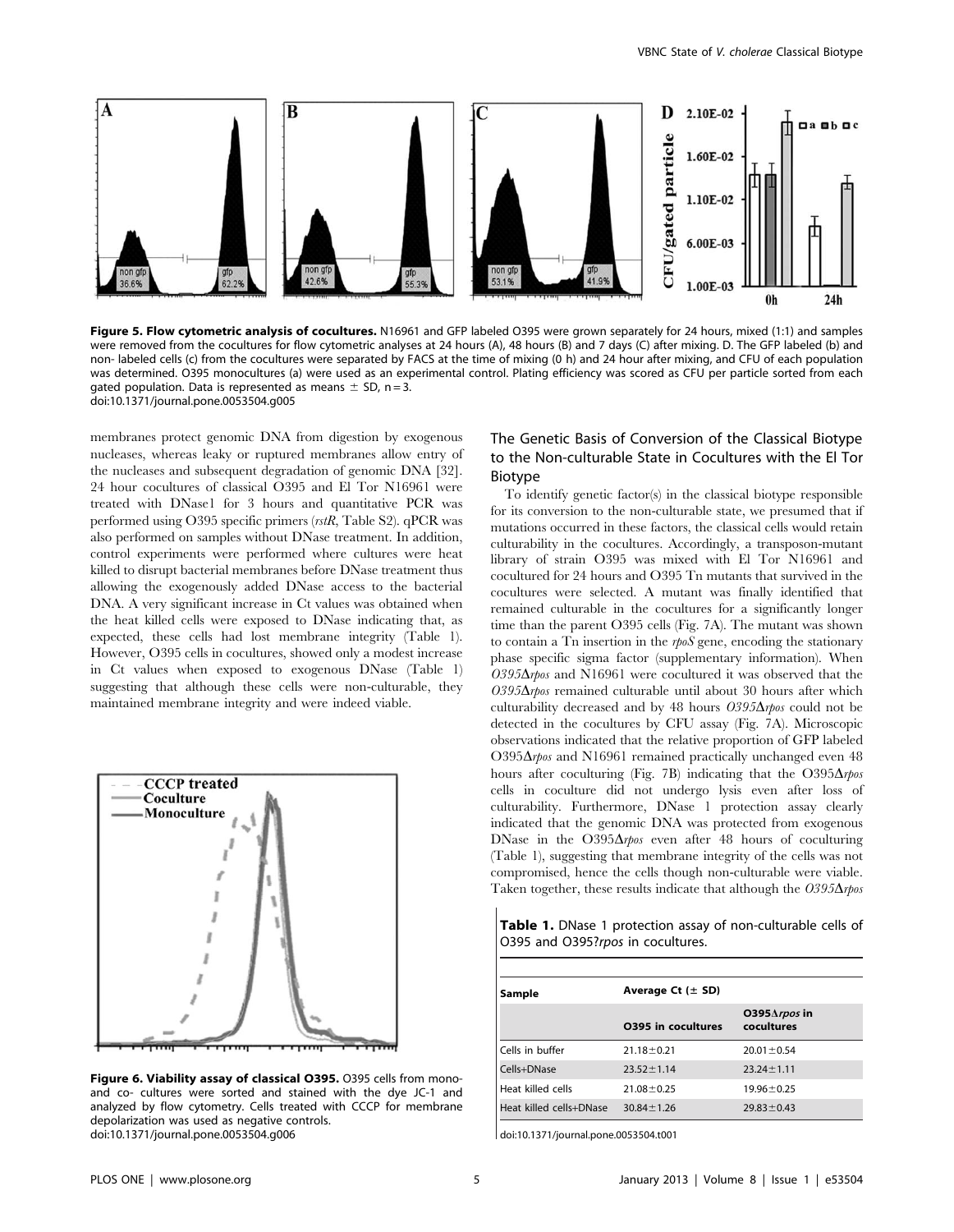

Figure 7. Delayed loss of culturability of 0395Arpos in cocultures with El Tor N16961. A. Growth of O395?rpos and O395 in cocultures with El Tor N16961. Data is represented as means  $\pm$  SD, n = 3. B. O395 $\Delta$ rpos and El Tor N16961 were grown separately for 24 hours and mixed in the ratio of about 1:1. Samples were removed at the time of mixing (0 h), 36 hours and 48 hours after mixing and processed for confocal microscopy. doi:10.1371/journal.pone.0053504.g007

remained culturable for a longer period of time than the parent strain in cocultures with the El Tor biotype, the  $O395\Delta$ rpos strain finally lost culturability and was converted to the VBNC state.

Next to examine if RpoS has any role in the growth inhibitory activity of the El Tor strains, N16961 $\Delta$ rpos strain was cocultured with strain O395 or O395 $\Delta$ rpos. The results obtained with  $N16961\Delta$ rpos were similar to that obtained with strain N16961 indicating that the El Tor RpoS may not have a role in the VBNC conversion of the classical strain in cocultures (Fig. S6).

#### Discussion

The El Tor biotype of *V. cholerae* is a highly adapted organism that within a decade displaced the classical biotype as the predominant cause of epidemic cholera [3]. To the best of our knowledge, such a rapid global elimination of a long established epidemic strain by a newly emerged closely related strain has not been observed for any other bacterial pathogen. The molecular and ecological events that led to this change in the epidemiology of cholera are still unknown.

When *V. cholerae* classical biotype was cultured with the El Tor biotype, a precipitous decline in the CFU of the classical biotype was observed (Fig. 1). The fact that this phenomenon occurred in the death phase and under alkaline conditions (Fig. 2) was reminiscent of the GASP phenotype, where coculturing wild type E. coli with a specific rpoS mutant (rpoS 819) resulted in a drastic decline in the wild type population [19,20]. However, the specific

 $rpoS$  mutation that confers the ability on E. coli rpoS 819 mutant to eliminate the wild type cells is not present in the El Tor biotype and sequence of the rpoS gene is identical in the two biotypes, although RpoS might have a role in the loss of CFU of the classical biotype in cocultures with the El Tor biotype (Fig. 7).

One of the prerequisites for the decline of CFU of classical cells in the cocultures was physical contact with the El Tor cells (Fig. S2). In this respect, the phenomenon resembles the contact dependent inhibition (CDI) reported for E. coli but is distinct from CDI in several aspects. CDI occurs in the logarithmic phase of growth and is dependent on the *cdiA* and *cdiB* gene products [22]. In contrast, inhibition of the classical biotype occurred in the late stationary to death phase and the  $c\ddot{d}$  and  $c\ddot{d}$  genes or closely related homologs are not present in *V. cholerae*. More recently, stationary phase contact-dependent inhibition (SCDI) has been reported in  $E.$  coli [21]. In some ways, SCDI is similar to the inhibition of the classical biotype cells in cocultures with the El Tor biotype. Both processes occur in the stationary phase under alkaline pH conditions and require physical contact between the inhibitor and the target cells. On the other hand, there is one fundamental difference, SCDI has been attributed to mutations in the glgC gene encoding ADP-glucose pyrophosphorylase, an enzyme of the glycogen synthesis pathway and much higher levels of glycogen has been reported in the inhibitor as compared to the target cells [21]. However, no difference in glycogen accumulation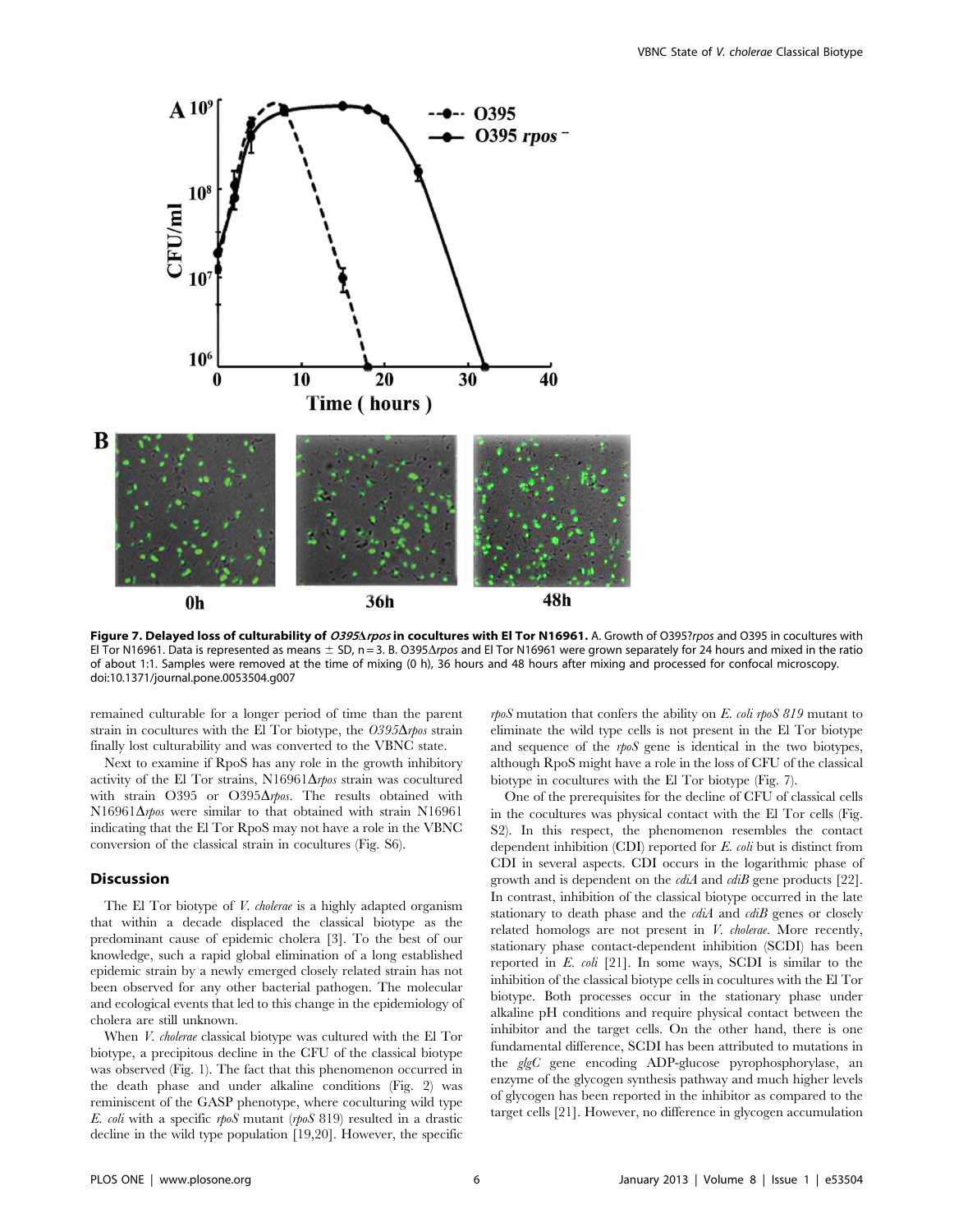was observed between classical O395 and El Tor N16961 (data not shown).

When *V. cholerae* classical biotype was cultured with the El Tor biotype, in spite of the drastic reduction in the CFU of the classical biotype observed (Fig. 1), several lines of evidence including microscopy (Fig. 4), flow cytometric analysis (Fig. 5) and measurement of DNA released into the supernatant (Fig. 3), indicate that there was practically no lysis of the classical cells for at least seven days after loss of culturability. It was intriguing to note that the classical biotype when cultured individually without the El Tor biotype underwent significant lysis in the death phase (Fig. 3). It is reasonable to hypothesize that coculturing the classical biotype with the El Tor biotype protects the former from lysis and allows the cells to remain viable in spite of the loss of culturability. Evidence for viability of the non-culturable classical cells in the cocultures with the El Tor biotype was obtained using primarily two approaches dependent on membrane integrity since retention of membrane integrity is a determining characteristic of viability.

It has been demonstrated that conversion of non-culturable V. cholerae to the culturable state occurs in rabbit ileal loops [33], human intestine [34] and when cocultured with eukaryotic cell lines [35]. We attempted to examine whether classical biotype cells converted to the VBNC state in cocultures with the El Tor biotype could be resuscitated to the culturable form in rabbit intestine or in the presence of the intestinal cell line INT407. For this purpose, the classical biotype cells after conversion to the VBNC state were separated from the El Tor biotype in the cocultures using flow cytometry and incubated with the INT407 cell line or inoculated into rabbit ileal loops. However 100% post sort purity of the classical biotype population could never be achieved (Fig. S5), and the El Tor cells present as a minority in the sorted classical population could not be removed by antibiotic treatment as non growing bacteria in the late stationary or death phase are recalcitrant to antibiotic treatment [36,37]. These El Tor cells grew rapidly in rabbit intestines and in the INT 407 cocultures and might be expected to outcompete the classical biotype population even if there was a conversion of the VBNC classical cells to the culturable form, given the very slow rate reported for such conversions. Due to this technical limitation, it was not possible to arrive at any definite conclusion.

The viable non-culturable (VBNC) state of V. cholerae O1 and indeed the concept of VBNC was first reported by Xu et al. [38]. Subsequently, the existence of the VBNC state has been documented in at least 67 different bacterial species [25,39]. The VBNC state is known to be induced by a number of physicochemical stress conditions [39,40,41]. Induction of the VBNC state in a bacterial strain when cocultured with another (in this case, closely related) bacterial strain has, to the best of our knowledge not been reported previously and may have important implications in bacterial ecology and evolution. In Bangladesh, the El Tor biotype emerged in 1968 and by 1973 was thought to have completely replaced the classical biotype. Surprisingly in 1982, the classical biotype reappeared as the predominant epidemic strain in Bangladesh, only to disappear again in the late 1980s [42,43]. It is attractive to hypothesize that upon advent of the El Tor biotype, the classical biotype may have been converted to the VBNC state in which it existed defying detection until some as yet unknown environmental or climatic condition favoured its resuscitation to the culturable state. Several such rounds of culturable to nonculturable conversions and vice-versa may account for the 'mysterious disappearance and reappearance' of the classical biotype in Bangladesh [43]. Indeed molecular analyses of strains isolated between 1961 and 1992 in Bangladesh support the contention that the classical biotype never completely disappeared from Bangladesh [44]. Furthermore, the VBNC classical biotype cells may form a reservoir of classical biotype genes that could be transferred to other serogroups or biotypes to account for the emergence of hybrid strains like the El Tor variants reported recently that have acquired certain classical biotype characteristics [45,46]. Indeed the VBNC classical biotype may contribute to the changing epidemiology of global cholera in ways that need to be understood.

In conclusion, it has been demonstrated in this study that the competitive exclusion of the classical biotype by the El Tor biotype of V. cholerae could be reproduced in cocultures under standard laboratory conditions and the apparent inability to detect the classical biotype cells in the cocultures was due to their conversion to the non-culturable state although the cells remained viable. Further work is necessary to identify the genetic basis of this phenomenon.

### Supporting Information

Figure S1 The classical biotype strain O395 was cocultured with the El Tor biotype strains C6709 and E7946 and serogroup O139 strain SG-24. Bars represent the CFU of strain O395 in cocultures with the indicated El Tor strains at different time intervals. Values are given as means  $\pm$  SD (TIF)

Figure S2 The classical strain O395 and El Tor strain N16961 were grown separately to the late stationary phase (24 h) and the cultures were placed in the arms  $X$  and  $Y$  (separated by a 0.22  $\mu$ m filter) of a modified U tube as follows. A: O395 in both arms X and Y; B: O395 in arm X and N16961 in arm Y; C: O395 and N16961 mixed cultures in both arms X and Y. The CFU of O395 was assayed in the samples A, B and C at the start of the experiment and after 24 hour incubation at  $37^{\circ}$ C. (TIF)

Figure S3 Isolated genomic DNA (lane a) was incubated with 20 ml cell free supernatant of 24 hour grown cultures of strain N16961 $\Delta$ dns $\Delta$ xds (lane b), strain N16961 (lane c) or strain O395 (lane d) and analyzed by agarose (1%) gel electrophoresis. No degradation of DNA by culture supernatants of strains N16961?dns?xds and O395 indicated absence of secreted DNase. (TIF)

Figure S4 Flow cytometric analysis of GFP-labeled O395 grown individually in monocultures for 24 hours (A), 48 hours (B) and 7 days (C). The proportion of populations that have retained or lost the GFP label are indicated. (TIF)

Figure S5 Purity of GFP-labeled O395 cells sorted by FACS from monocultures (A) and cocultures (B) 24 hours after mixing. (TIF)

Figure S6 Strain N16961 $\Delta$ rpos (Nal<sup>r</sup>) was cocultured with wild type strain O395 or O395 $\Delta$ rpos and CFU of the strains was assayed at regular intervals. A: CFU of O395/CFU of N16961 $\Delta$ rpos; B: CFU of O395 $\Delta$ rpos/CFU of N16961 $\Delta$ rpos in the cocultures. (TIF)

Table S1 Bacterial strains and plasmids. (DOC)

Table S2 Oligonucleotide primes. (DOC)

Supporting Information S1 Materials and Methods. (DOC)